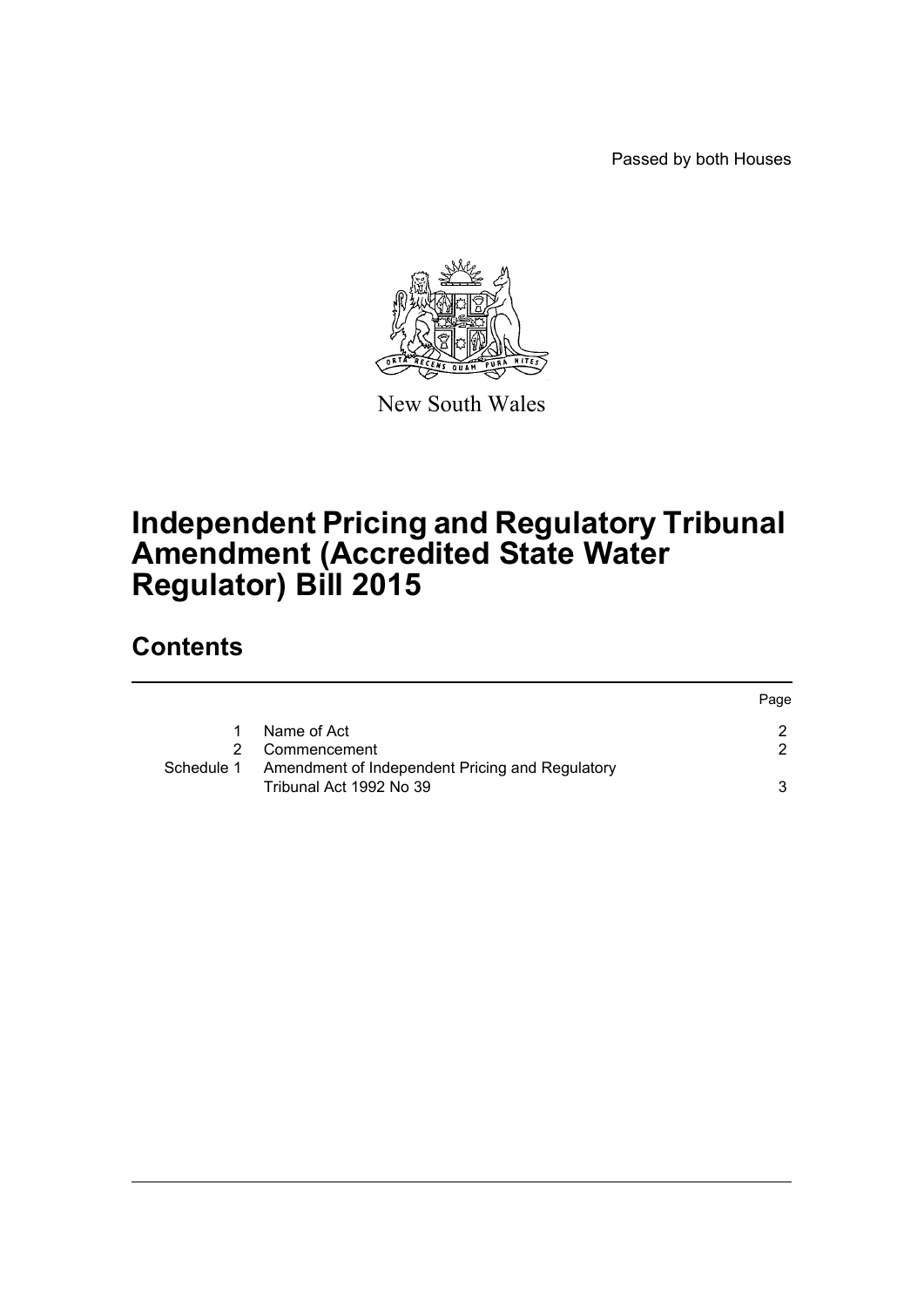*I certify that this PUBLIC BILL, which originated in the LEGISLATIVE COUNCIL, has finally passed the LEGISLATIVE COUNCIL and the LEGISLATIVE ASSEMBLY of NEW SOUTH WALES.*

*Legislative Council 2015* *Clerk of the Parliaments*

New South Wales

# **Independent Pricing and Regulatory Tribunal Amendment (Accredited State Water Regulator) Bill 2015**

Act No , 2015

An Act to amend the *Independent Pricing and Regulatory Tribunal Act 1992* to enable the Tribunal to approve or determine charges for the provision of certain water infrastructure services in the Murray-Darling Basin.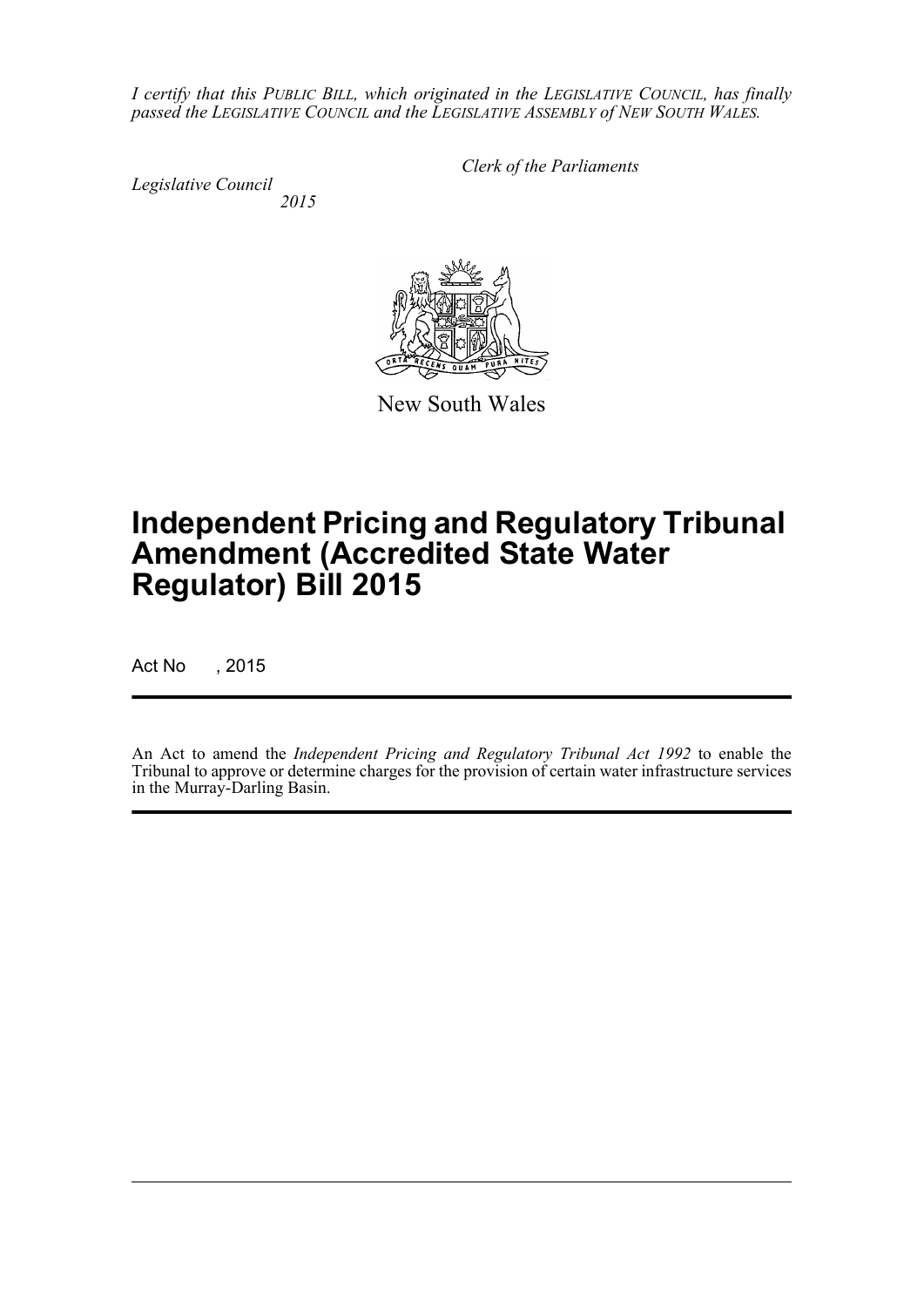Independent Pricing and Regulatory Tribunal Amendment (Accredited State Water Regulator) Bill 2015 [NSW]

#### <span id="page-2-0"></span>**The Legislature of New South Wales enacts:**

#### **1 Name of Act**

This Act is the *Independent Pricing and Regulatory Tribunal Amendment (Accredited State Water Regulator) Act 2015*.

#### <span id="page-2-1"></span>**2 Commencement**

This Act commences on the date of assent to this Act.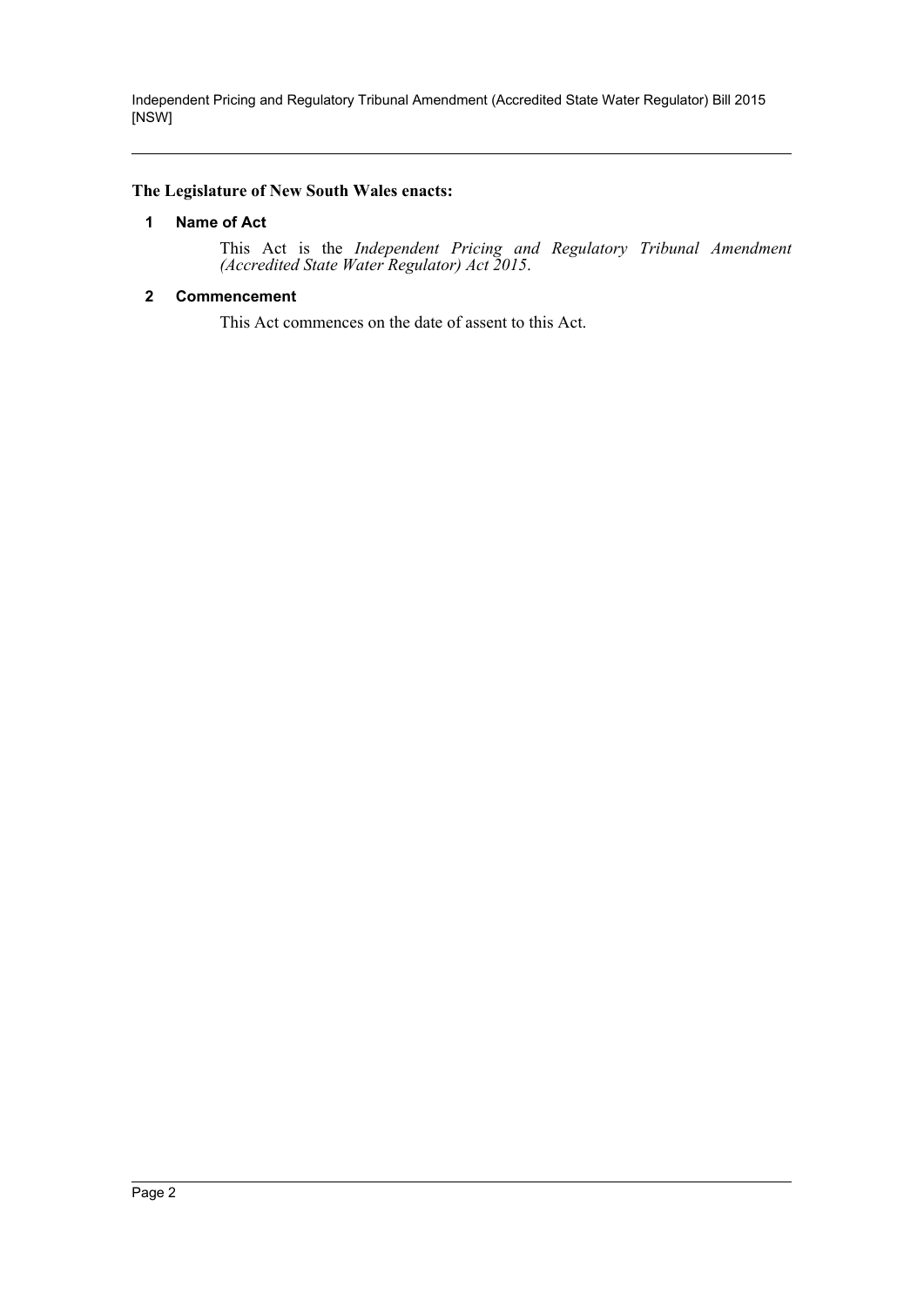Independent Pricing and Regulatory Tribunal Amendment (Accredited State Water Regulator) Bill 2015 [NSW]

Schedule 1 Amendment of Independent Pricing and Regulatory Tribunal Act 1992 No 39

### <span id="page-3-0"></span>**Schedule 1 Amendment of Independent Pricing and Regulatory Tribunal Act 1992 No 39**

#### **[1] Part 3B**

Insert after Part 3A:

### **Part 3B Approval or determination of Murray-Darling Basin water charges**

#### **24AE Definitions**

In this Part:

*ACCC* means the Australian Competition and Consumer Commission established by section 6A of the *Competition and Consumer Act 2010* of the Commonwealth.

*accredited arrangements* has the same meaning as in the Commonwealth Water Charge Rules.

*applied provisions* means the Commonwealth provisions as applied by section 24AG.

*Basin water resources* has the same meaning as *State water resources* has in the Commonwealth Water Charge Rules in relation to New South Wales.

*Commonwealth provisions* has the same meaning as *applied provisions* has in rule 59 (2) of the Commonwealth Water Charge Rules.

*Commonwealth Water Charge Rules* means the *Water Charge (Infrastructure) Rules 2010* of the Commonwealth.

*Part 6 operator* has the same meaning as in the Commonwealth Water Charge Rules.

*Part 7 operator* has the same meaning as in the Commonwealth Water Charge Rules.

*regulated charge* has the same meaning as in the Commonwealth Water Charge Rules.

*Regulator* has the same meaning as in the Commonwealth Water Charge Rules.

#### **24AF Interpretation of applied provisions**

- (1) Subject to subsection (2), the *Acts Interpretation Act 1901* of the Commonwealth applies as a law of this State in relation to the applied provisions as if the applied provisions were a Commonwealth Act and each rule of the applied provisions were a section of a Commonwealth Act.
- (2) The *Acts Interpretation Act 1901* of the Commonwealth applies to the applied provisions only to the extent to which that Act applies to the Commonwealth Water Charge Rules.
- (3) The following provisions apply to the applied provisions:
	- (a) expressions used in the applied provisions have the same meaning as in the *Water Act 2007* of the Commonwealth,
	- (b) the applied provisions are to be read and construed subject to the *Water Act 2007* of the Commonwealth and so as not to exceed the rule-making power in section 92 of that Act or any other ancillary rule-making powers in that Act,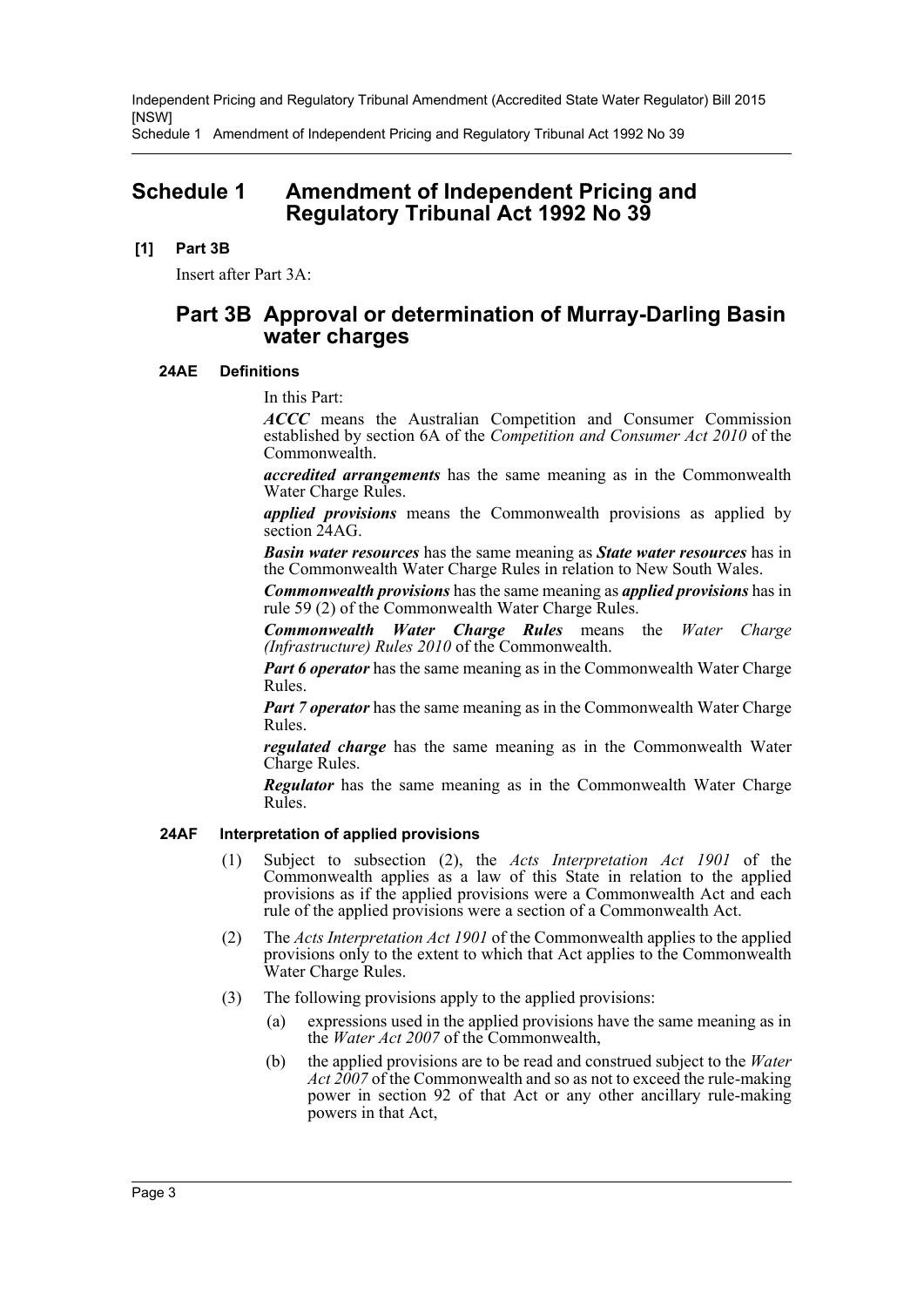Schedule 1 Amendment of Independent Pricing and Regulatory Tribunal Act 1992 No 39

- (c) if a provision of the applied provisions would, but for paragraph (b), be construed as being in excess of any rule-making power referred to in that paragraph, it is taken to have effect to the extent to which it does not exceed that rule-making power.
- (4) The *Interpretation Act 1987* of New South Wales does not apply in relation to the applied provisions.

#### **24AG Application of Commonwealth provisions**

In respect of Basin water resources, the Commonwealth provisions, as in force from time to time, apply as a law of this State.

#### **24AH Functions of Tribunal**

The Tribunal has all the functions conferred on a Regulator under the applied provisions.

#### **24AI Operation of applied provisions**

Without limiting section 24AG, the applied provisions have effect only while the arrangements referred to in section  $24AJ(a)$  are accredited arrangements.

#### **24AJ Application for accreditation**

- The Tribunal may:
- (a) apply to the ACCC for section 24AH (to the extent to which it provides for the approval or determination by the Tribunal of regulated charges of Part 6 operators and Part 7 operators relating to Basin water resources in accordance with the applied provisions) to be accredited as accredited arrangements, and
- (b) do anything else necessary to enable those arrangements to be so accredited.

#### **24AK Tribunal not subject to Ministerial control in exercise of functions**

Despite any provision of this Act or any other law to the contrary, the Tribunal is not subject to the control or direction of any Minister in the exercise of its functions under the applied provisions.

#### **24AL Notification of approval, revocation or cessation of accreditation**

- (1) If the ACCC approves an application for accreditation of the arrangements referred to in section 24AJ (a) as accredited arrangements, the Tribunal must publish notice of that approval within 7 days after that approval.
- (2) A notice under subsection (1) must:
	- (a) be published in the Gazette and on the Tribunal's website, and
	- (b) include a copy of the ACCC's decision to approve the application and the date on which the accreditation takes effect.
- (3) If the ACCC revokes the accreditation of the arrangements referred to in section 24AJ (a) as accredited arrangements, the Tribunal must publish notice of that revocation within 7 days after that revocation.
- (4) A notice under subsection (3) must:
	- (a) be published in the Gazette and on the Tribunal's website, and
	- (b) include a copy of the ACCC's decision to revoke the accreditation and the date on which the revocation takes effect.